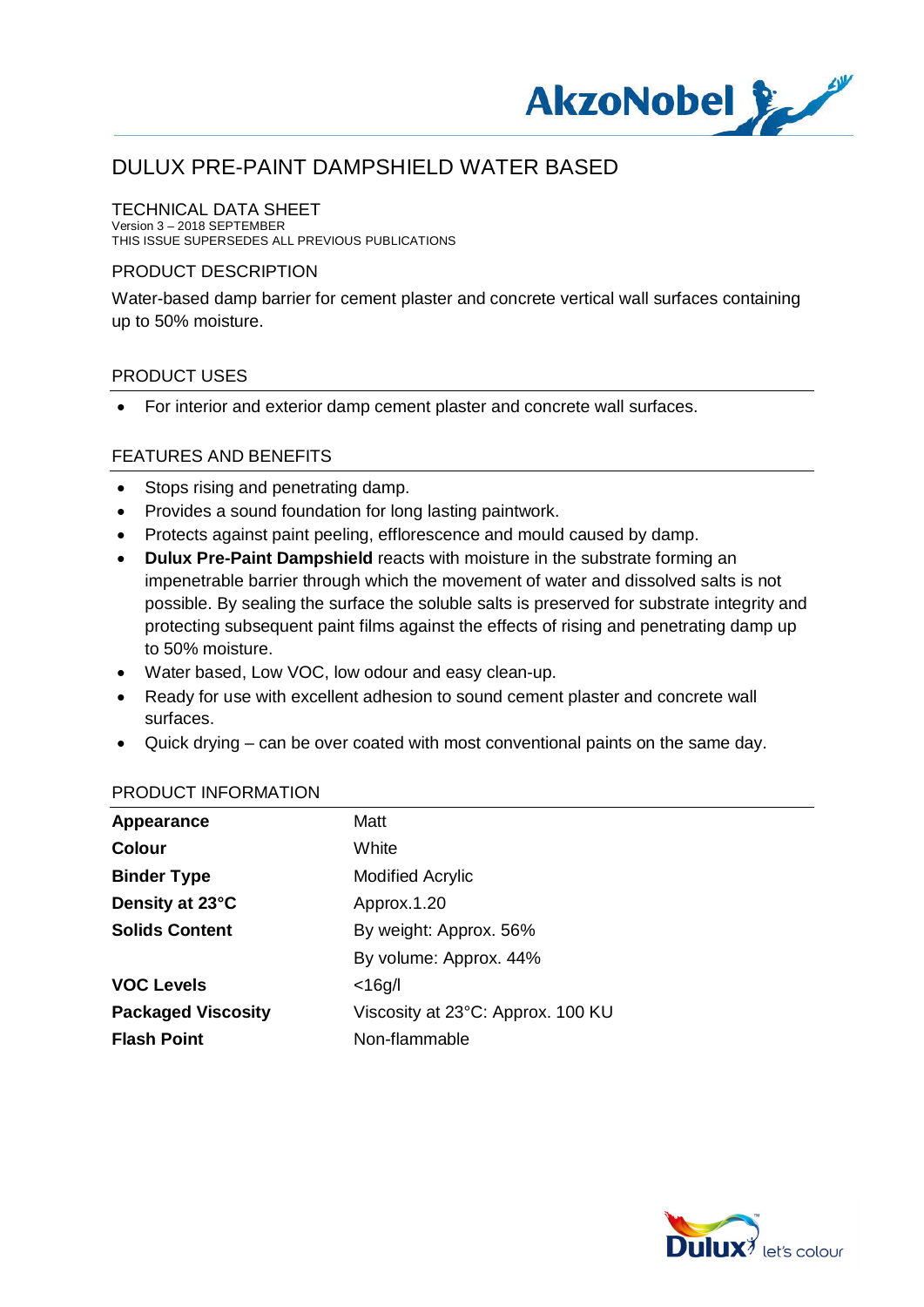

### PRODUCT INFORMATION

| <b>Application methods</b>      | <b>Brush or Roller</b>                                                                                     |
|---------------------------------|------------------------------------------------------------------------------------------------------------|
| <b>Spreading Rate</b>           | 5m <sup>2</sup> p/l per coat                                                                               |
|                                 | Approx. per litre depending on surface porosity, profile<br>and application method                         |
| <b>Recommended DFT per coat</b> | Min. 50 µm. Max. 80 µm                                                                                     |
| <b>Recommended WFT per coat</b> | Min. 125 µm. Max. 180 µm                                                                                   |
| <b>Coat Requirements</b>        | 2 Coats. Depending on application will more coats be<br>required to achieve a minimum total DFT of 100 µm. |

| <b>APPLICATION INFORMATION</b>        |                                                                                                                                                                                                                                                                                                                                  |  |
|---------------------------------------|----------------------------------------------------------------------------------------------------------------------------------------------------------------------------------------------------------------------------------------------------------------------------------------------------------------------------------|--|
| Mixing                                | Stir until homogeneous with a flat paddle.                                                                                                                                                                                                                                                                                       |  |
| <b>Application Surface conditions</b> | Surface Temperature between 10 - 35°C. Relative Humidity<br>between 10 - 85 % OR 2°C above dew point minimum.                                                                                                                                                                                                                    |  |
| <b>Thinner</b>                        | It is important to thin the 1 <sup>st</sup> coat 10% by volume with water.                                                                                                                                                                                                                                                       |  |
| <b>Drying Time</b>                    | Touch dry 1 hour.                                                                                                                                                                                                                                                                                                                |  |
| <b>Recoating Time</b>                 | 4 hours at 23°C between coats or over coating with Dulux<br>water-based paints, 16 hours at 23°C for over coating with<br>Dulux solvent-based enamel paint. Maximum 7 days at 23°C.<br>(Drying times will be extended during cold, wet or humid<br>conditions.)                                                                  |  |
| Cleaning of equipment                 | After use, remove excess product from tools before cleaning<br>in warm tap water. For best results clean tools with a Dulux<br>Pre-Paint Sugar Soap/water solution.                                                                                                                                                              |  |
| <b>Substrates</b>                     | Suitable for sound cement plaster, concrete, unglazed<br>brickwork and fibre cement and painted surfaces provided<br>that appropriate preparation is carried out.                                                                                                                                                                |  |
| Precautions:                          | Do not apply direct to wet surfaces. Dulux Pre-Paint<br>Dampshield will not rectify waterproofing problems. In<br>cases where there is a constant efflux of water through the<br>walls, a waterproofing specialist needs to be consulted.<br>Not designed to withstand natural weathering. It should be<br>over coated in 1 week |  |
|                                       | Store at ambient temperature – avoid freezing or extremes<br>of temperature.                                                                                                                                                                                                                                                     |  |
|                                       | Do not paint during wet or cold (below 10°C) weather.                                                                                                                                                                                                                                                                            |  |
|                                       | Do not apply directly to chalky or friable surfaces.<br>NOT suitable for gypsum plaster and boards                                                                                                                                                                                                                               |  |

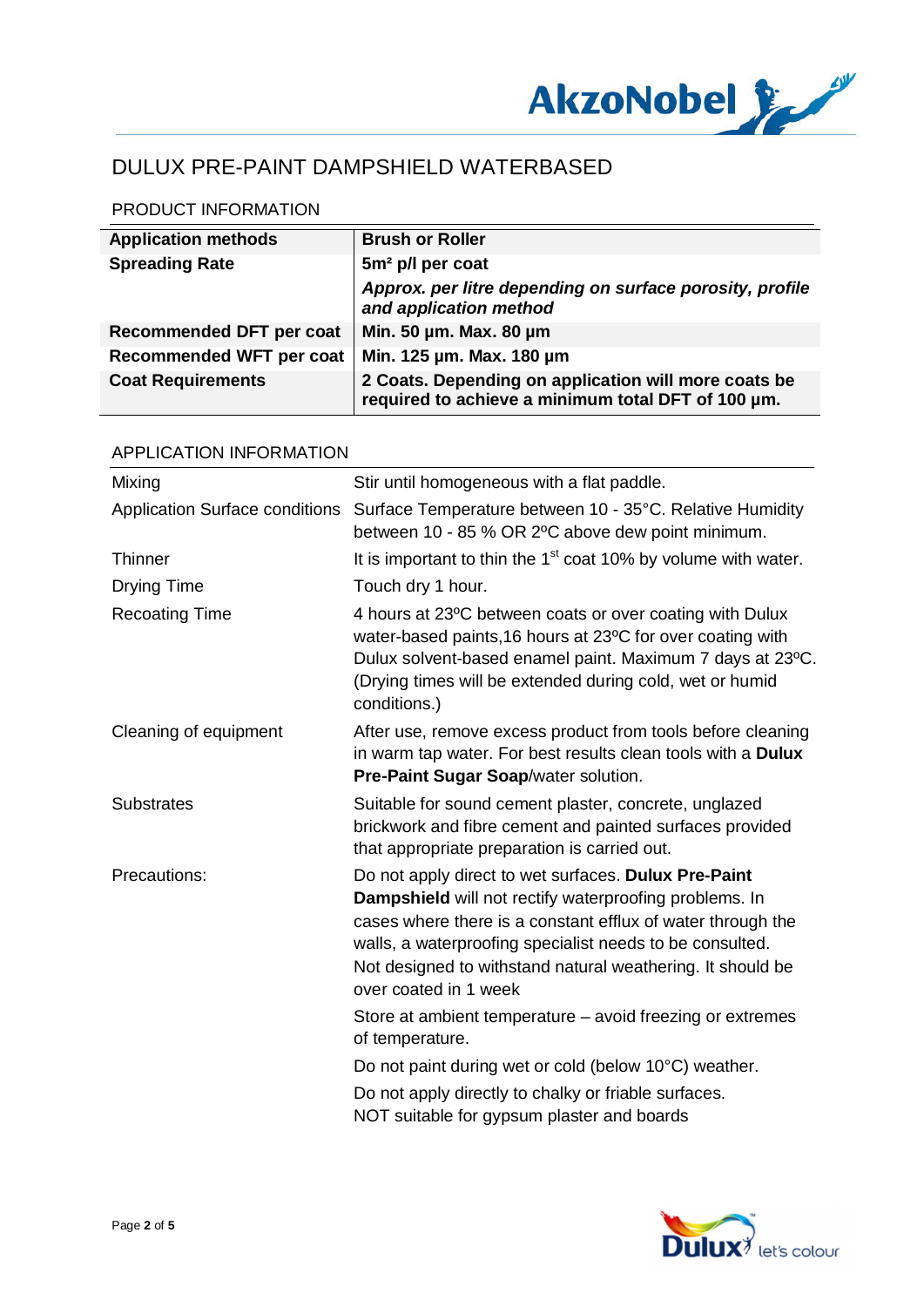

### APPLICATION INFORMATION

| <b>Coats Required</b> | Two-coat brush or roller application to achieve a minimum<br>continuous total dry film thickness of 100um microns,<br>working well into the surface. It is important to thin the first<br>coat with 10% water. |
|-----------------------|----------------------------------------------------------------------------------------------------------------------------------------------------------------------------------------------------------------|
|                       | Apply the coating from corner to corner in a stepwise<br>manner in small blocks. It is recommended that the coating<br>be applied in 1m <sup>2</sup> areas at a time.                                          |
| <b>Top Coating</b>    | Can be over coated with most Dulux decorative finishes.                                                                                                                                                        |

#### SURFACE PREPARATION

Plaster sand should comply with SABS 1090 requirements. Plaster mix must be applied at a minimum thickness of 10mm, curing to a hard and sound finish, free of soft and friable material. MPA strength must comply with SABS 0164-1 (10MPA=2, 6:1 and 5MPA=4:1).

Allow new plaster to dry for 48 hours before applying this product. The moisture content in plaster and concrete must not exceed 50%. Ensure that surfaces are sound and free from dust, oil, grease, dirt, mould and debris. If necessary wash with **Dulux Pre-Paint Sugar Soap.**

**Dulux Pre-Paint Dampshield** is not a cure for recurring damp, which should always be treated at source before applying **Dulux Pre-Paint Dampshield**. Before painting, ensure that the surface is damp and NOT WET upon application. A simple test to check the surface is to rub the palm of your hand across the surface, if the palm of your hand becomes wet the surface cannot be painted.

#### **New Surfaces**

Apply directly to clean cement plaster and concrete surface.

#### **New Surfaces Affected by Dampness**

- · Clean or scrub the affected area thoroughly with scraper blade or wire brush.
- · Remove any oils, grease or stains with **Dulux Pre-Paint Brush Cleaner/Degreaser** or **Dulux Pre-Paint Sugar Soap.**
- · Mould instructions. To kill lichen and algae growth, scrub with one of the following solutions: either 4:1 water/chlorine, or 4:1 water/sodium hypochlorite. Ensure that the areas are completely saturated, and allow the solution to react for a minimum of 4 hours. Rinse the complete wall surface thoroughly with clean water

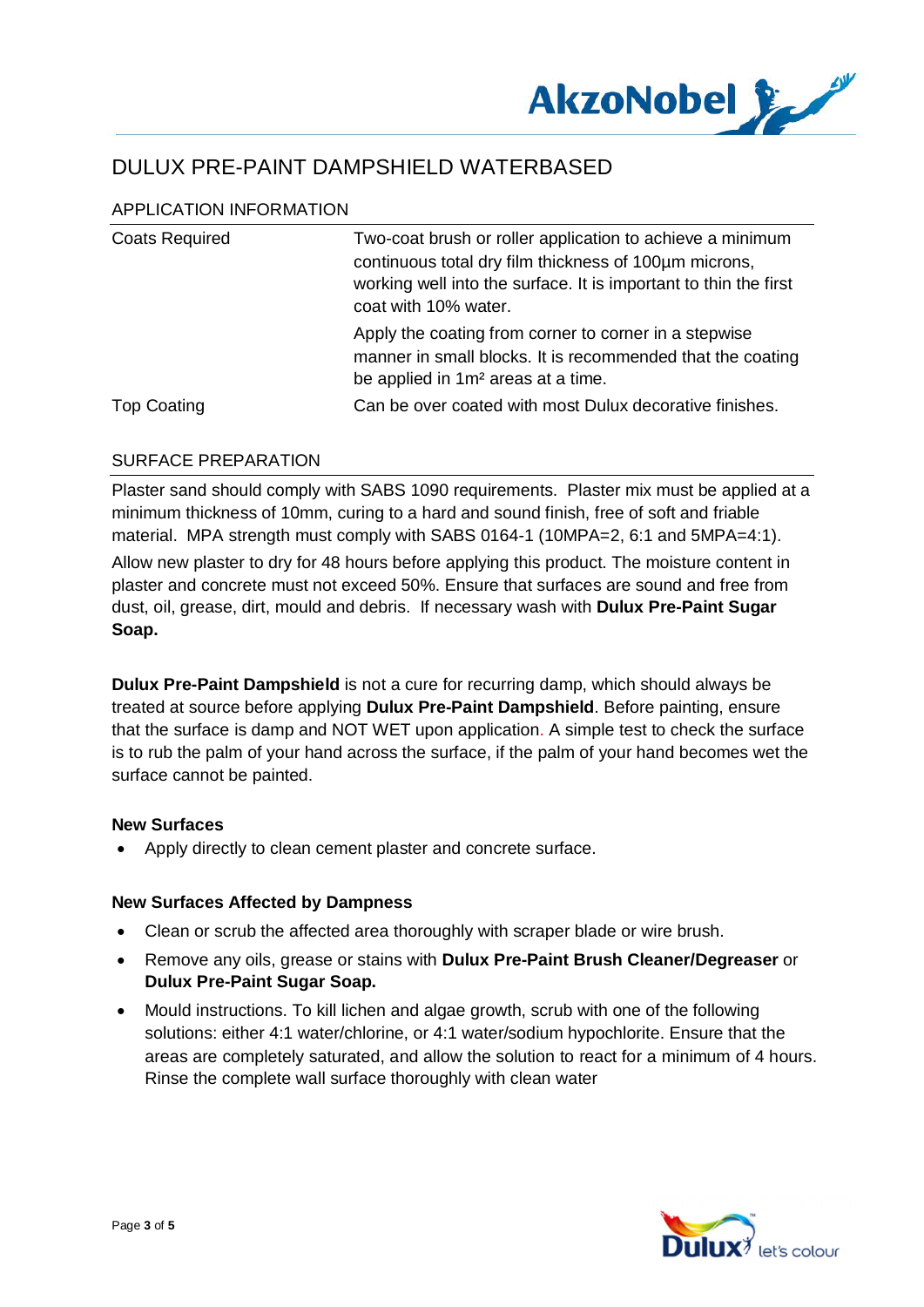

### SURFACE PREPARATION

#### **Previously Painted Surfaces**

- Strip loose and flaking paint completely back to plaster/concrete or tightly adhering paint layer to achieve a sound surface using high pressure washing or most suitable mechanical or chemical means.
- · Friable plaster must be removed and repaired.
- · Sand enamel surfaces to a matt finish.
- · Mould instructions. To kill lichen and algae growth, scrub with one of the following solutions: either 4:1 water/chlorine, or 4:1 water/sodium hypochlorite. Ensure that the areas are completely saturated, and allow the solution to react for a minimum of 4 hours. Rinse the complete wall surface thoroughly with clean water.

#### FILLING

Fill all imperfections with **Dulux Pre-Paint Quick Setting Cement** and spot prime filled areas with 2 coats **Dulux Pre-Paint Dampshield** once the crack filler has dried properly. Failure to do this will result in uneven sheen levels between the repaired and normal areas.

#### HEALTH AND SAFETY INFORMATION

This product contains no added lead. Avoid contact with skin or eyes. Keep out of reach of children. If accidently swallowed, seek medical advice immediately and show this container to the doctor. Dry sanding, flame cutting and/or welding of the dry paint film will give rise to dust and/or hazardous fumes.

Wet sanding should be used wherever possible.

If exposure cannot be avoided by the provision of local exhaust ventilation, suitable respiratory protective equipment should be used. Do not empty into drains or watercourses.

Ensure good ventilation during application and drying. It is recommended to use suitable protective clothing and equipment. To avoid the risk of spillage, always store and transport containers in a secure upright position. Refer to Material Safety Data Sheet for complete information.

| Packaging                 | 20lt, 5Lt, 1Lt                                                                                                                                                                                                                                                                                               |
|---------------------------|--------------------------------------------------------------------------------------------------------------------------------------------------------------------------------------------------------------------------------------------------------------------------------------------------------------|
| <b>Storage Conditions</b> | Store under cool dry conditions away from direct sunlight,<br>heat and extreme cold.                                                                                                                                                                                                                         |
| <b>Disclaimers</b>        | Colour references are as accurate as modern printing will<br>allow. For best colour and sheen consistency, it is advisable<br>to use containers of the same batch number, or to mix<br>different batch numbers together in a large container, or<br>finish in a corner before starting with a new container. |

#### ADDITIONAL INFORMATION